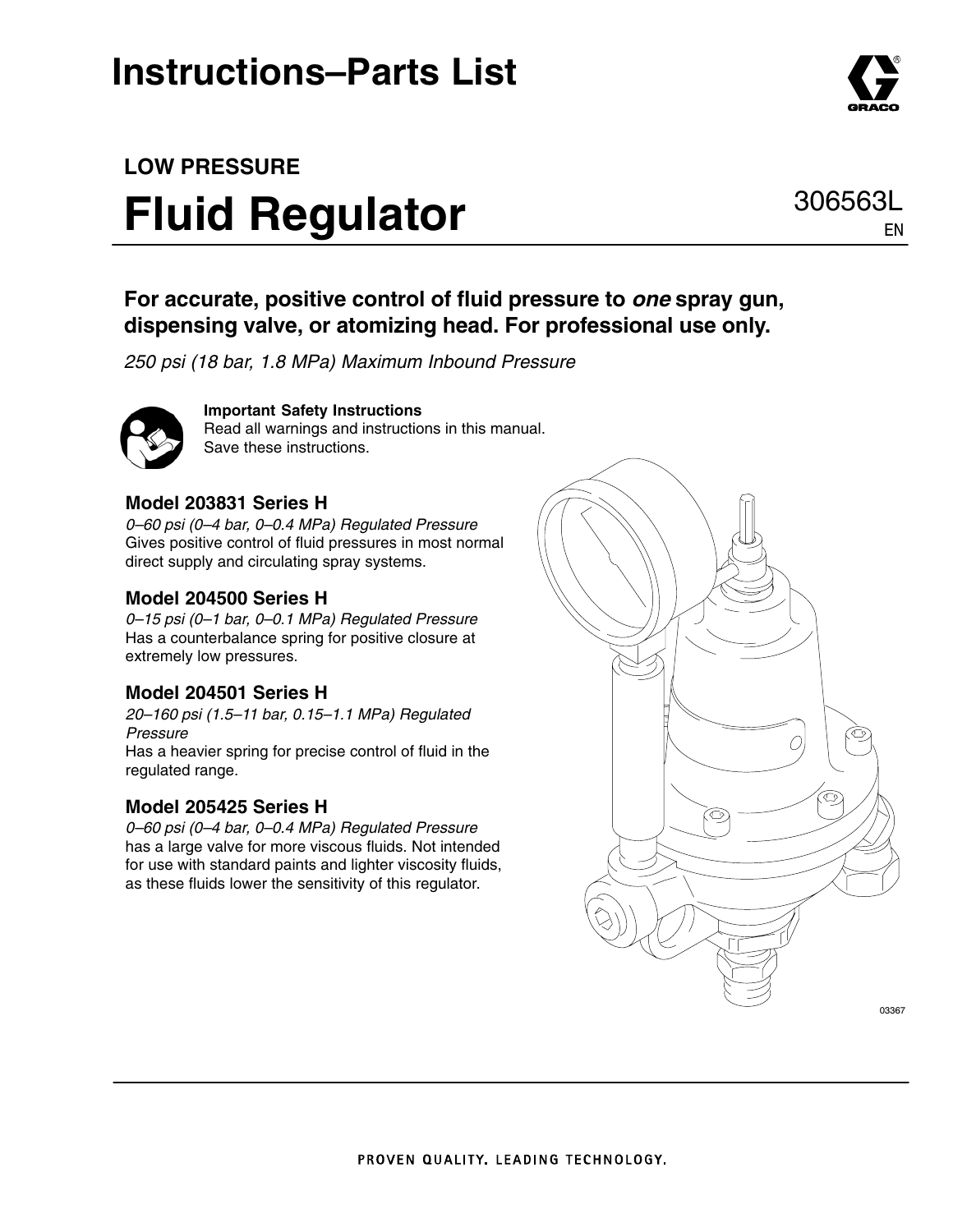## **Table of Contents**

| Graco Phone Number  12 |  |
|------------------------|--|

# **Symbols**

### **Warning Symbol**

### **WARNING**

This symbol alerts you to the possibility of serious injury or death if you do not follow the instructions.

### **Caution Symbol**

### **CAUTION**

This symbol alerts you to the possibility of damage to or destruction of equipment if you do not follow the instructions.

### **WARNING**  $\mathbf \Phi$



#### **EQUIPMENT MISUSE HAZARD**

Equipment misuse can cause the equipment to rupture or malfunction and result in serious injury.

- This equipment is for professional use only.
- Read all instruction manuals, tags, and labels before operating the equipment.
- Use the equipment only for its intended purpose. If you are not sure, call your Graco distributor.
- Do not alter or modify this equipment.
- Check equipment daily. Repair or replace worn or damaged parts immediately.
- Do not exceed the maximum working pressure stated on the equipment or in the **Technical Data** for your equipment. Do not exceed the maximum working pressure of the lowest rated component in your system.
- Use fluids and solvents which are compatible with the equipment wetted parts. Refer to the Tech**nical Data** section of all equipment manuals. Read the fluid and solvent manufacturer's warnings.
- Handle hoses carefully. Do not pull on hoses to move equipment.
- Route hoses away from traffic areas, sharp edges, moving parts, and hot surfaces. Do not expose Graco hoses to temperatures above 66°C (150°F) or below  $-40^{\circ}$ C ( $-40^{\circ}$ F).
- Wear hearing protection when operating this equipment.
- Do not move or lift pressurized equipment.
- Comply with all applicable local, state, and national fire, electrical, and safety regulations.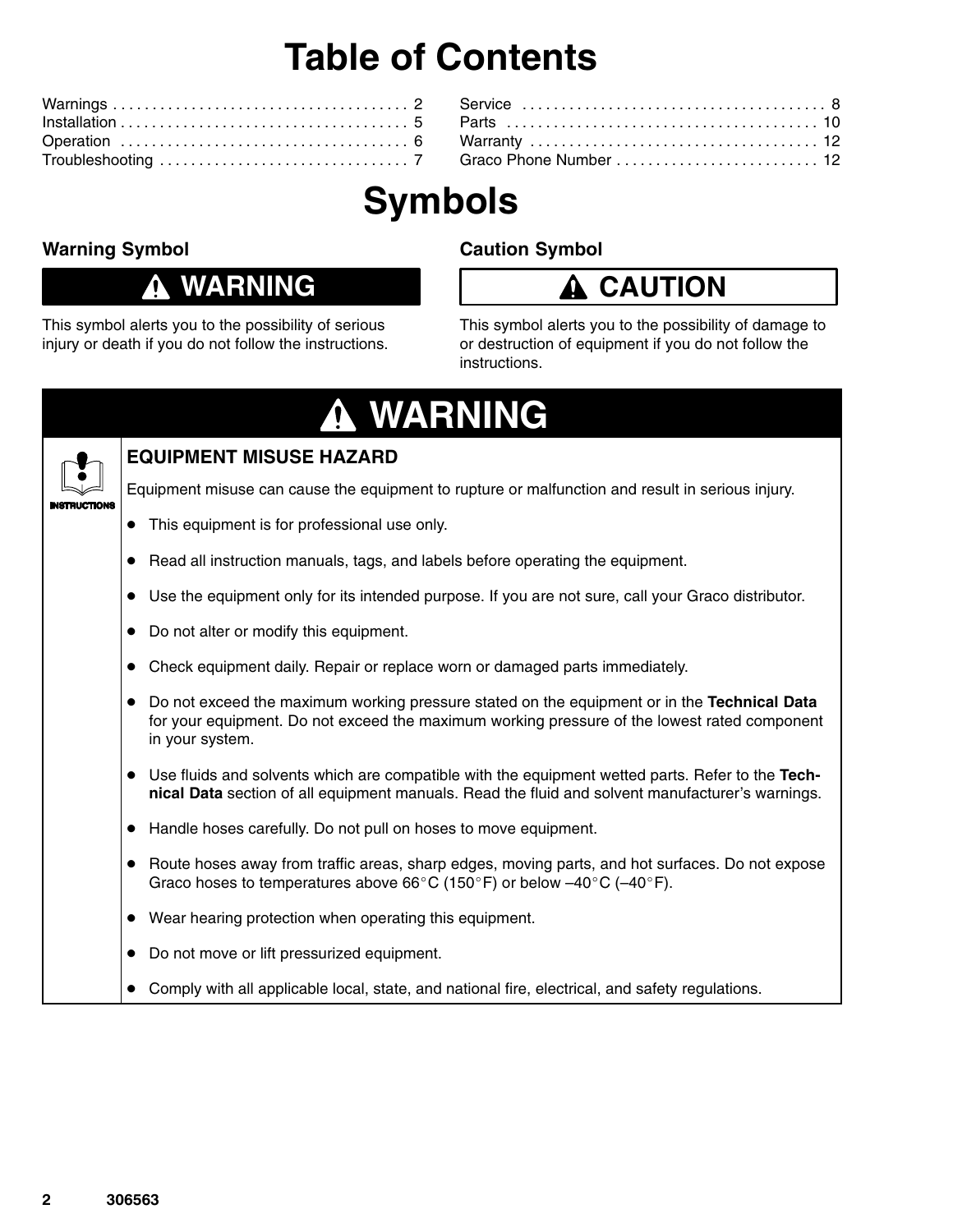# **A WARNING**

| <b>SKIN INJECTION HAZARD</b>                                                                                                                                                                                                           |  |  |  |  |  |  |
|----------------------------------------------------------------------------------------------------------------------------------------------------------------------------------------------------------------------------------------|--|--|--|--|--|--|
| Spray from the gun, leaks or ruptured components can inject fluid into your body and cause extremely<br>serious injury, including the need for amputation. Fluid splashed in the eyes or on the skin can also<br>cause serious injury. |  |  |  |  |  |  |
| Fluid injected into the skin is a serious injury. The injury may look like just a cut, but it is a serious<br>injury. Get immediate surgical attention.                                                                                |  |  |  |  |  |  |
| Do not stop or deflect leaks with your hand, body, glove or rag.                                                                                                                                                                       |  |  |  |  |  |  |
| Always have the tip guard and the trigger guard on the gun when spraying.<br>$\bullet$                                                                                                                                                 |  |  |  |  |  |  |
| Check the gun diffuser operation weekly. Refer to the gun manual.<br>$\bullet$                                                                                                                                                         |  |  |  |  |  |  |
| Be sure the gun trigger safety operates before spraying.<br>$\bullet$                                                                                                                                                                  |  |  |  |  |  |  |
| Lock the gun trigger safety when you stop spraying.                                                                                                                                                                                    |  |  |  |  |  |  |
| Follow the Pressure Relief Procedure for your equipment if the spray tip clogs and before clean-<br>ing, checking or servicing the equipment.                                                                                          |  |  |  |  |  |  |
| Tighten all fluid connections before operating the equipment.<br>$\bullet$                                                                                                                                                             |  |  |  |  |  |  |
| Check the hoses, tubes, and couplings daily. Replace worn or damaged parts immediately. Do not<br>$\bullet$<br>repair high pressure couplings; you must replace the entire hose.                                                       |  |  |  |  |  |  |
| Fluid hoses must have spring guards on both ends, to help protect them from rupture caused by<br>kinks or bends near the couplings.                                                                                                    |  |  |  |  |  |  |
| <b>MOVING PARTS HAZARD</b>                                                                                                                                                                                                             |  |  |  |  |  |  |
| Moving parts can pinch or amputate your fingers.                                                                                                                                                                                       |  |  |  |  |  |  |
| Keep clear of all moving parts when starting or operating the pump.                                                                                                                                                                    |  |  |  |  |  |  |
| Before checking or servicing the equipment, follow the Pressure Relief Procedure for your sys-<br>tem to prevent the equipment from starting unexpectedly.                                                                             |  |  |  |  |  |  |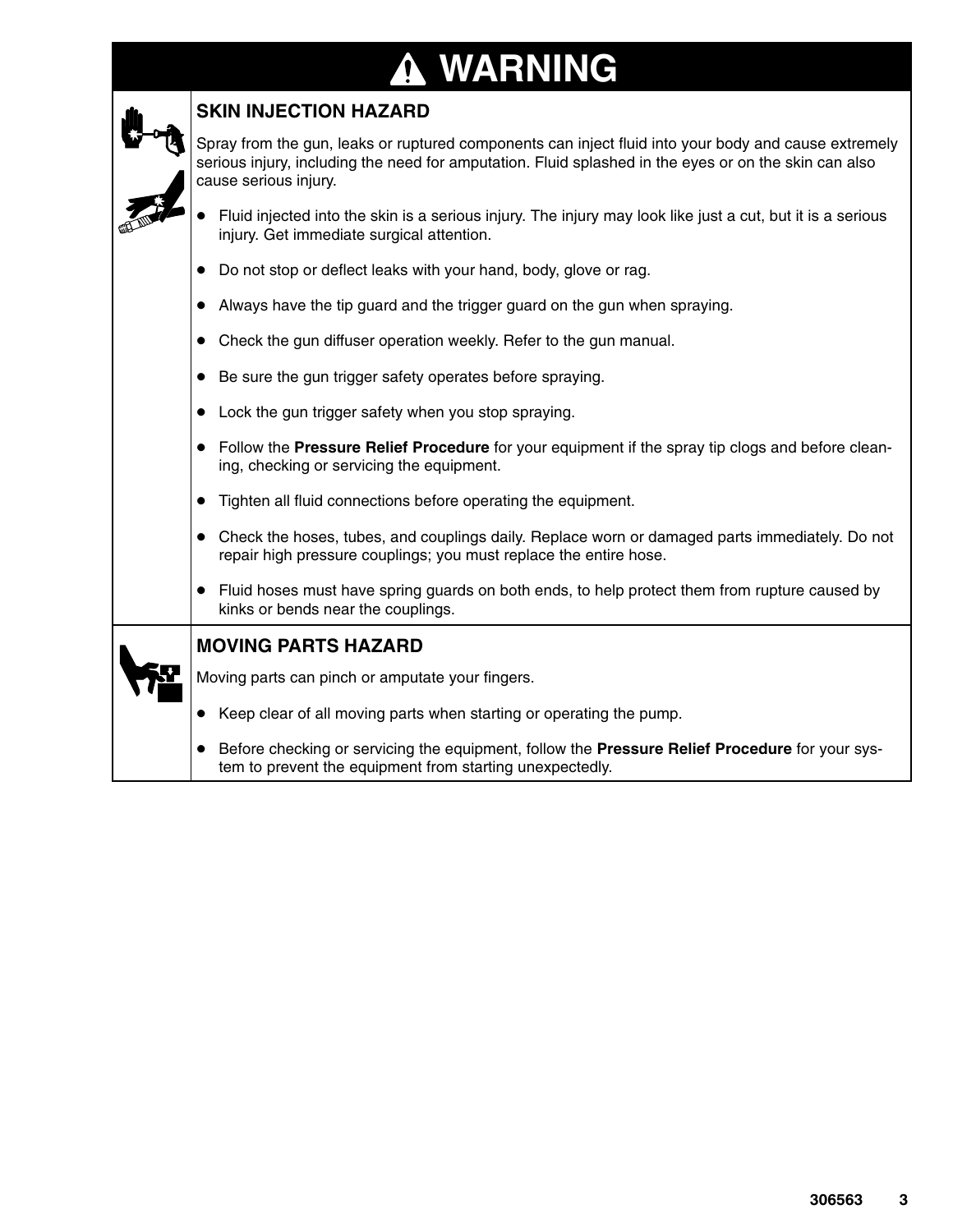### **WARNING ↑**

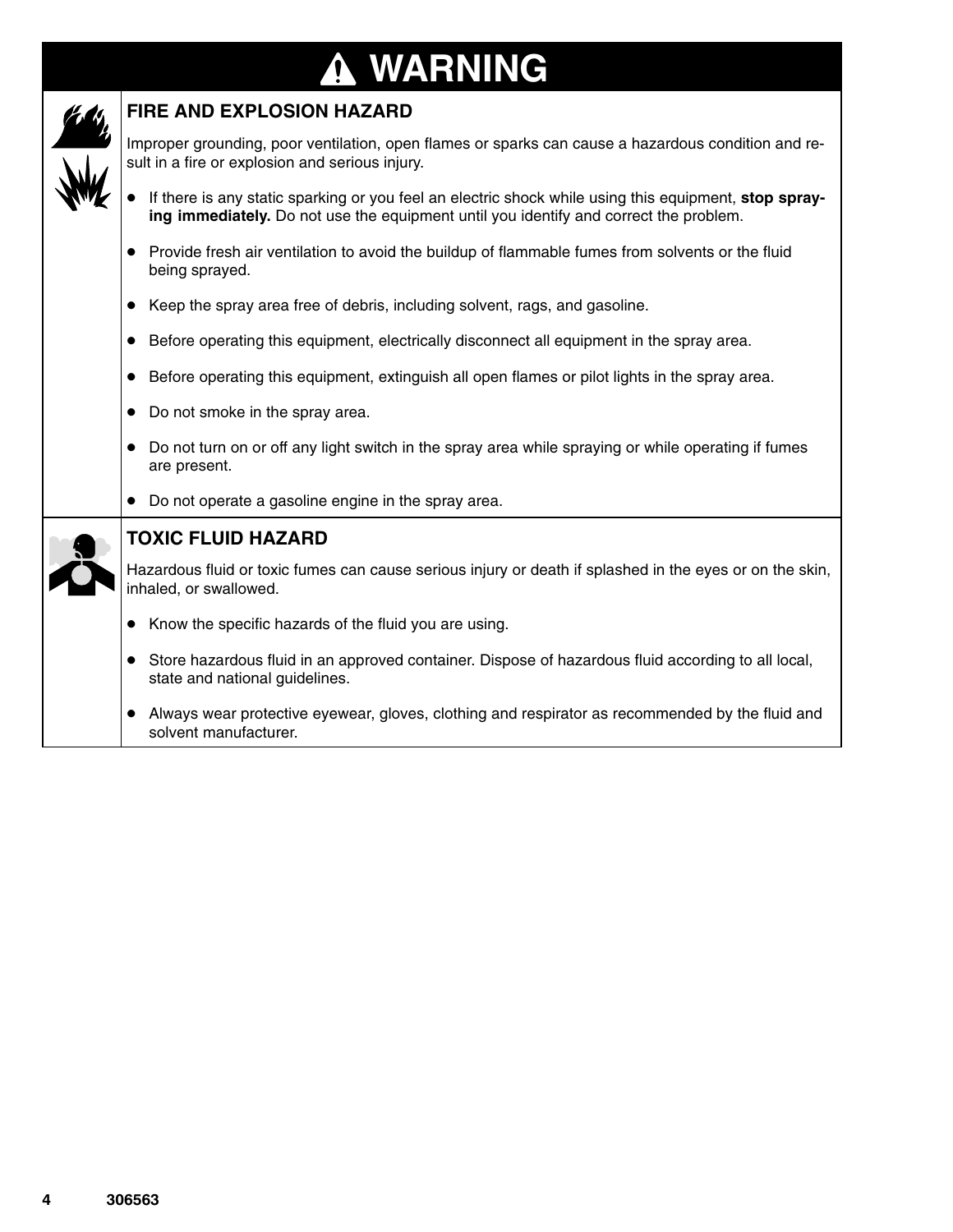## **Installation**

#### **KEY**

- A **Regulator**
- B Dispensing Unit
- C Gauge
- D Regulator Inlet
- E Regulator Outlet
- F Air Regulator
- G Supply Line
- H Accessory Outlet



**Fig. 1** -

#### **TYPICAL INSTALLATION**

### **A CAUTION**

Before installing the regulator, check the tightness of the screws (1). Refer to Fig. 3 for the tightening sequence and the torque value. If the regulator leaks during operation, check and torque the screws again.

In order to prevent damaging the regulator, blow out and flush the supply line to remove any particles.

- Install regulator (A) in fluid supply line as close as possible to spray gun or dispensing valve (B) for easy operator control.

- Mount the regulator in an upright position so that the gauge (C) can be easily read.
- $\bullet$  If turning the gauge, reapply sealer to the threads, and use a wrench on the inlet stud to turn gauge. Regulator inlet (D) is 3/8 npsm (f) swivel and outlet (E) is 3/8 npsm (m) rigid.
- - Connect a fluid hose to regulator outlet (E) and spray gun. Connect an air atomizing hose to the spray gun and air regulator (F) See Fig. 1.
- $\bullet$  To mount the regulator in a circulating system supply line (G), install an accessory outlet (H). One outlet (H) and air regulator (F) are required for each spray gun. The accessory outlet (Part No. 204819) may be ordered separately.

03363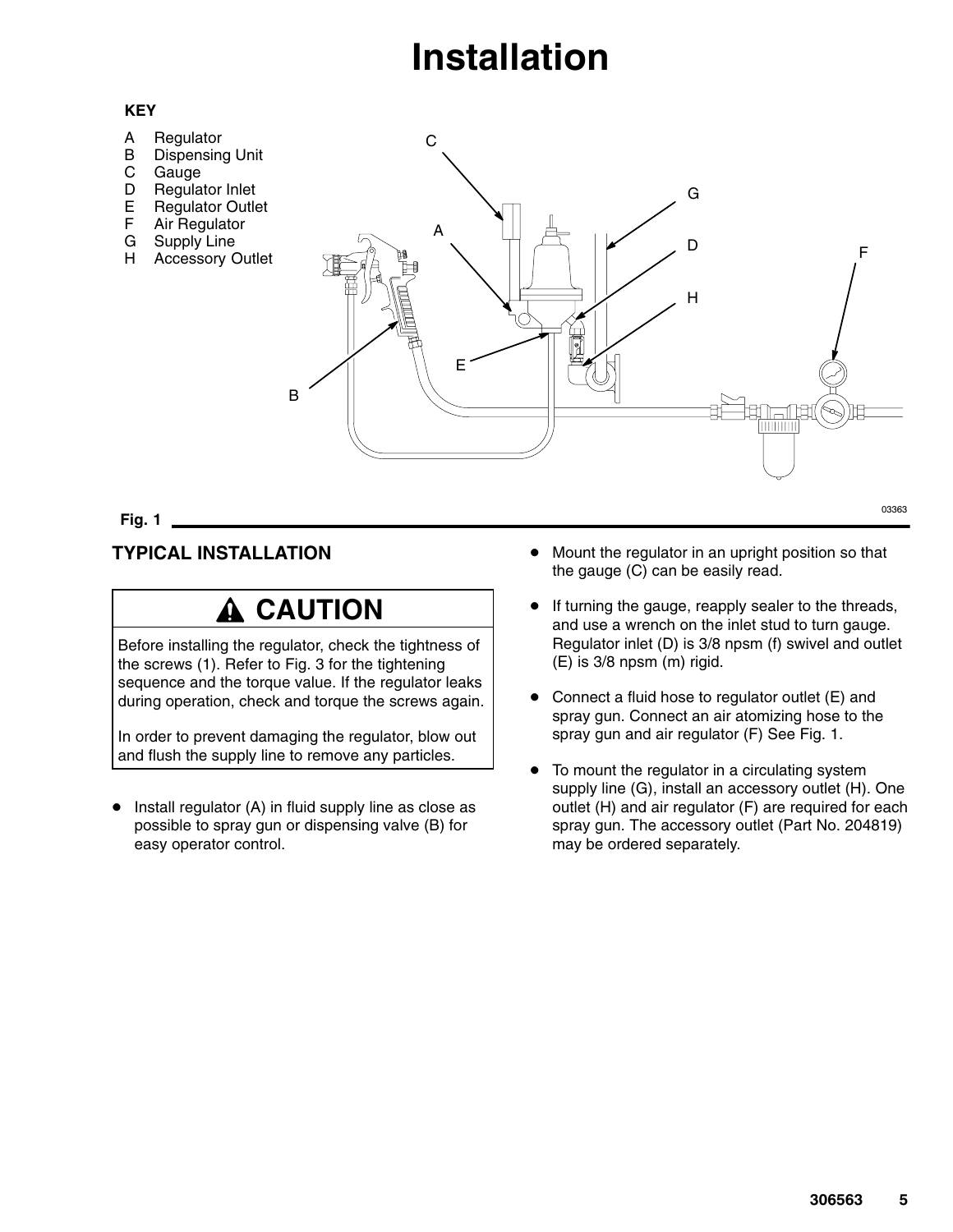# **Operation**

### **WARNING**

To reduce the risk of component rupture, which can cause a fire or explosion and result in serious bodily injury, including splashing in the eyes, *never* exceed 250 psi (18 bar, 1.8 MPa) *Maximum Inbound Fluid Pressure* to this regulator.

### **A CAUTION**

Do not pressure test the regulator with air; use solvent. Air may cause leaks between the fluid seals and result in fluid leaks during normal operation.

If the rest of the system must be pressure tested with air, loop past the regulator during the test.

- 1. Insert hex end of key (25) in adjusting screw (20) and turn counterclockwise until spring tension is relieved. See Figs 2 and 3.
- 2. Start pump and open shutoff valve of outlet (H) to admit fluid to regulator. Turn key (25) clockwise until desired fluid pressure shows on gauge.

### **A CAUTION**

Do not exceed the *Regulated Pressure* specification of your regulator. Pressures higher than specified can damage the gauge.

**Note:** When reducing pressure, relieve pressure in gun and supply line to ensure a correct gauge reading.

### **CLEANING THE REGULATOR**

**Note:** Flush the regulator every four weeks, or as necessary for the amount and type of use.

- 1. Clear regulator of paint or other fluid by blowing back fluid through the gun and hose.
- 2. Shut off supply pump and relieve line pressure by opening back pressure regulator or other by-pass valve.
- 3. Open regulator valve by screwing the threaded portion of key (25) as far as possible into the cap. See Fig. 2.
- 4. Loosen air cap ring of spray gun three turns, hold a rag firmly over the end of the cap and trigger the gun. Air will force fluid back through the gun, hose and regulator.
- 5. After blow-back, remove the adjusting key (25)

**Note:** Do not use the threaded end of key (25) to adjust pressure.

6. Flush regulator until clean.

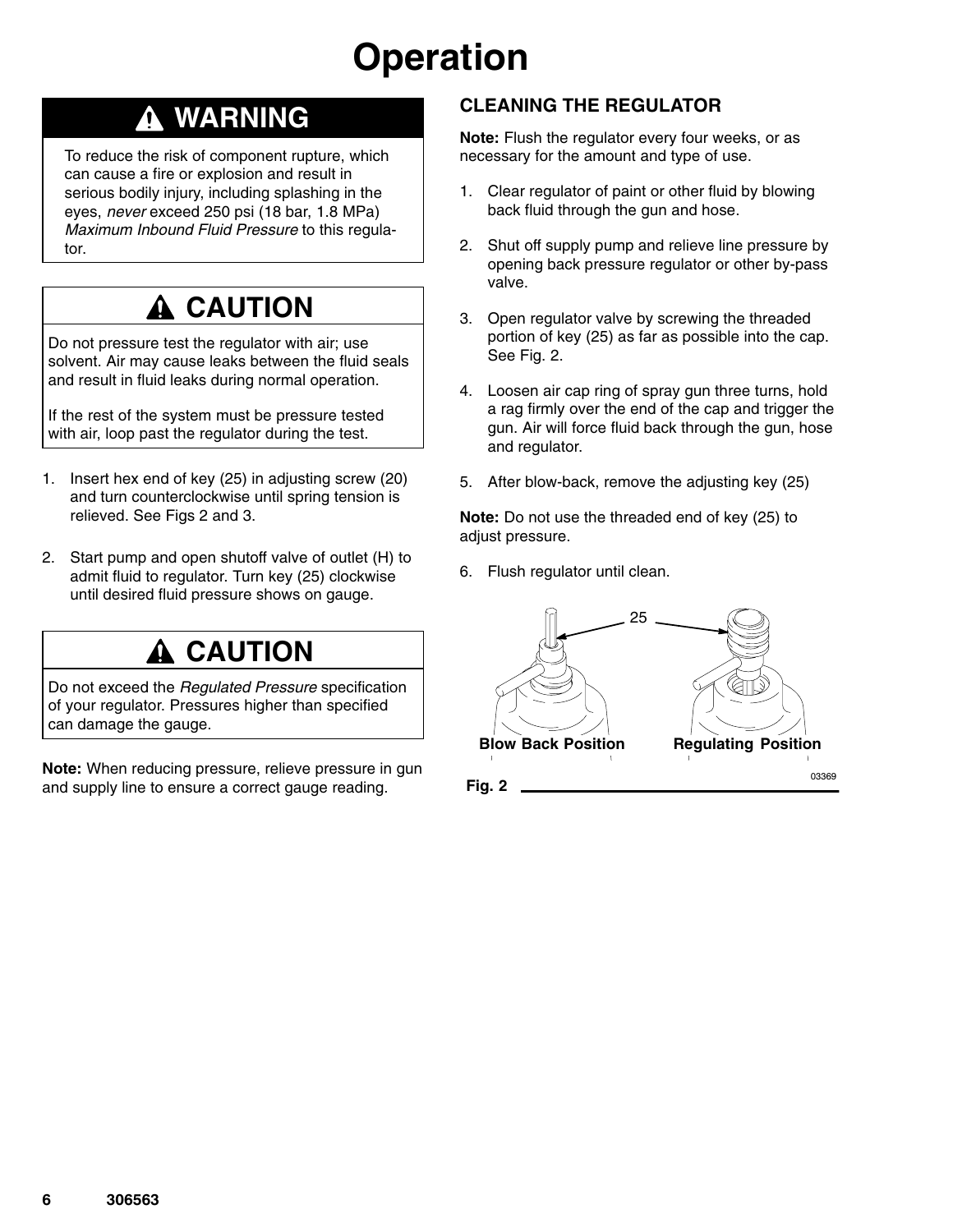# **Troubleshooting**

| <b>Problem</b>                | Cause                              | <b>Solution</b>                                                         |  |
|-------------------------------|------------------------------------|-------------------------------------------------------------------------|--|
| No pressure regulation        | Damaged diaphragm                  | Replace diaphragm (31).                                                 |  |
| Fluid leaks under cap         | Loose cap, worn gasket             | Tighten screws (1), replace gasket<br>(32).                             |  |
|                               | Damaged diaphragm                  | Replace diaphragm (31).                                                 |  |
| Pressure creeps above setting | Loose cap                          | Tighten screws (1).                                                     |  |
|                               | Worn gasket                        | Replace gasket (32).                                                    |  |
|                               | Damaged diaphragm                  | Replace diaphragm (31).                                                 |  |
|                               | Worn or held open fluid valve      | Flush regulator, replace fluid<br>valves (26 & 27) if worn excessively. |  |
| Pressure drops below setting  | Loose cap                          | Tighten screws (1).                                                     |  |
|                               | Worn gasket                        | Replace gasket (32).                                                    |  |
|                               | Blocked fluid supply line or valve | Flush supply line and valve,<br>service if necessary.                   |  |
|                               | Using regulator beyond capacity    | Do not use regulator beyond its rated<br>capacity.                      |  |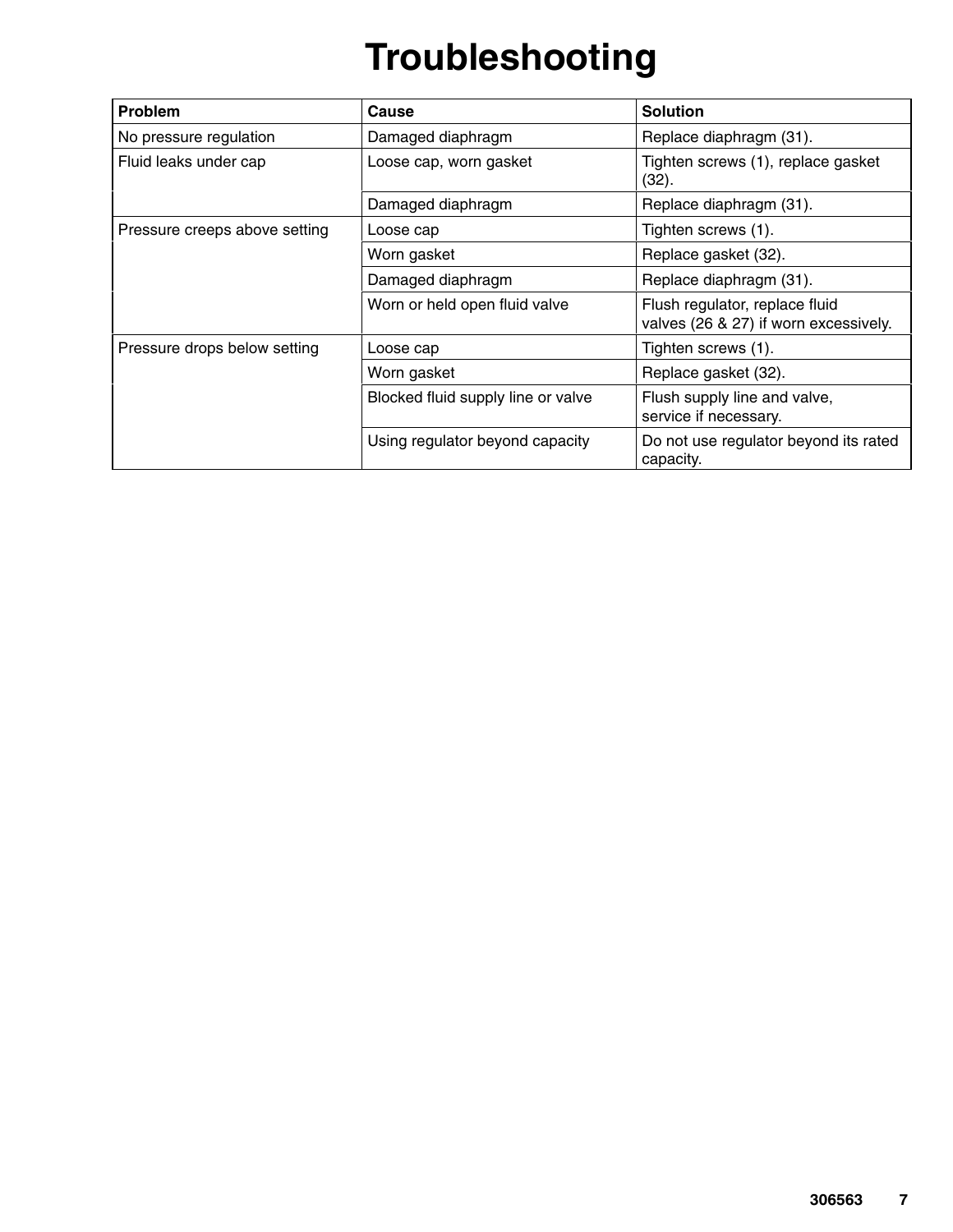# **Service**

### **Regulator Disassembly**

**Note:** Repair Kit 222657 is available for Models 204501 and 203831. See page 11 for parts included in the kit. Purchase the kit separately.

Shut off pump, close shutoff valve and relieve pressure in regulator by triggering the spray gun. Remove the regulator from the system.

- 1. Using the hex end of key (25), adjust screw (20) all the way counterclockwise to relieve regulator spring tension.
- 2. Remove outlet bushing (15) and counter-balance spring (29) (Model 204500 only) from the body.
- 3. Unscrew valve stem (27) from diaphragm hanger (28) with adjusting key. See Fig. 3.
- 4. Remove screws (1), regulator cap (17), spring adjusting screw (20), spring (13), and spring cap (30) (Model 204500 only).
- 5. Lift diaphragm (31) and hanger from body. Disassemble the hanger and diaphragm only if damaged.
- 6. Unscrew valve seat (26) from body with a 9/16" socket wrench. See Fig. 3.
- 7. Thoroughly inspect all parts and inspect for wear or damage, replacing as necessary.

### **A CAUTION**

Use special care in handling the valve stem and seat to avoid damaging the hard carbide parts.

### **Regulator Reassembly**

Reassemble regulator in reverse order of **Disassembly**. When inserting the diaphragm and hanger, be sure that all surfaces are clean and smooth. Any dirt or roughness could damage the diaphragm.

**Note:** Hold hanger (28) and valve stem (27) in place with a finger so that the valve stem is correctly lined up with the valve seat (26).

The hanger should be in line with one set of holes and the nut should be torqued to 20 ft-lb  $(27$  N $\bullet$ m). Turn the valve stem snugly against the seat and then back off 1/2 turn on model 204500 and 3/4 turn on other models to set valve clearance. When installing the cap (17), line up finger of spring adjusting nut (12) with the groove in the cap (17) . Torque the six screws (1) evenly to  $120-130$  in-lb  $(13.6-14.7 \text{ N} \cdot \text{m})$  three times consecutively, in the order shown in the **TOP VIEW**, to compensate for diaphragm relaxation. See Fig. 3.

**Note:** If further service is needed, see notes on lubrication, thread sealant, and torque values in Fig. 4.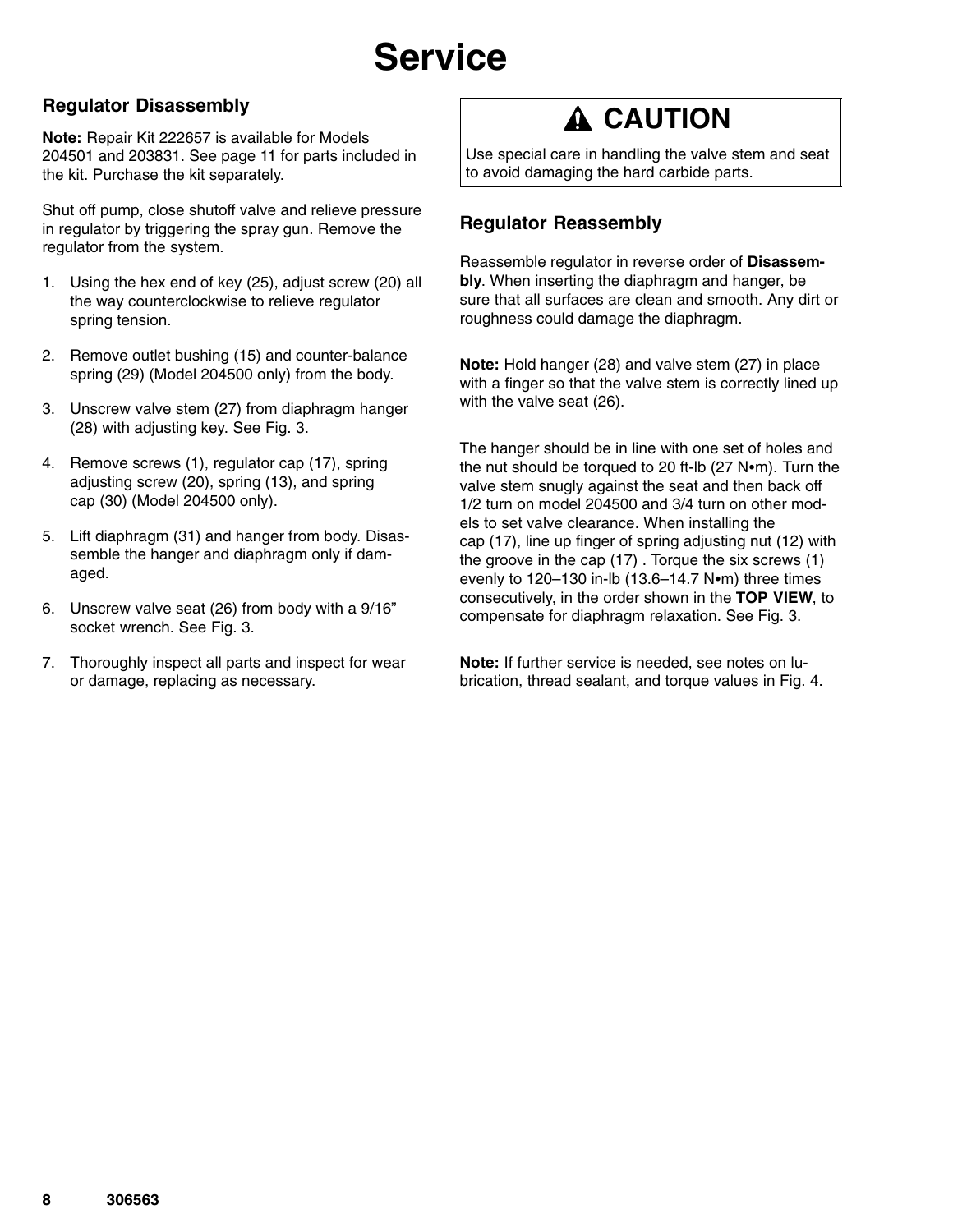



- 
- $3\sqrt{ }$  Lubricate with grease.

 $\sqrt[4]{ }$  Torque to 20 ft-lb (27 N $\bullet$ m).

- $\lesssim$  Hanger must be parallel to diaphragm holes.
- $\textcircled{\scriptsize\char'4}$  Torque to 120–130 in-lb (13.6–14.7 N $\bullet$ m).



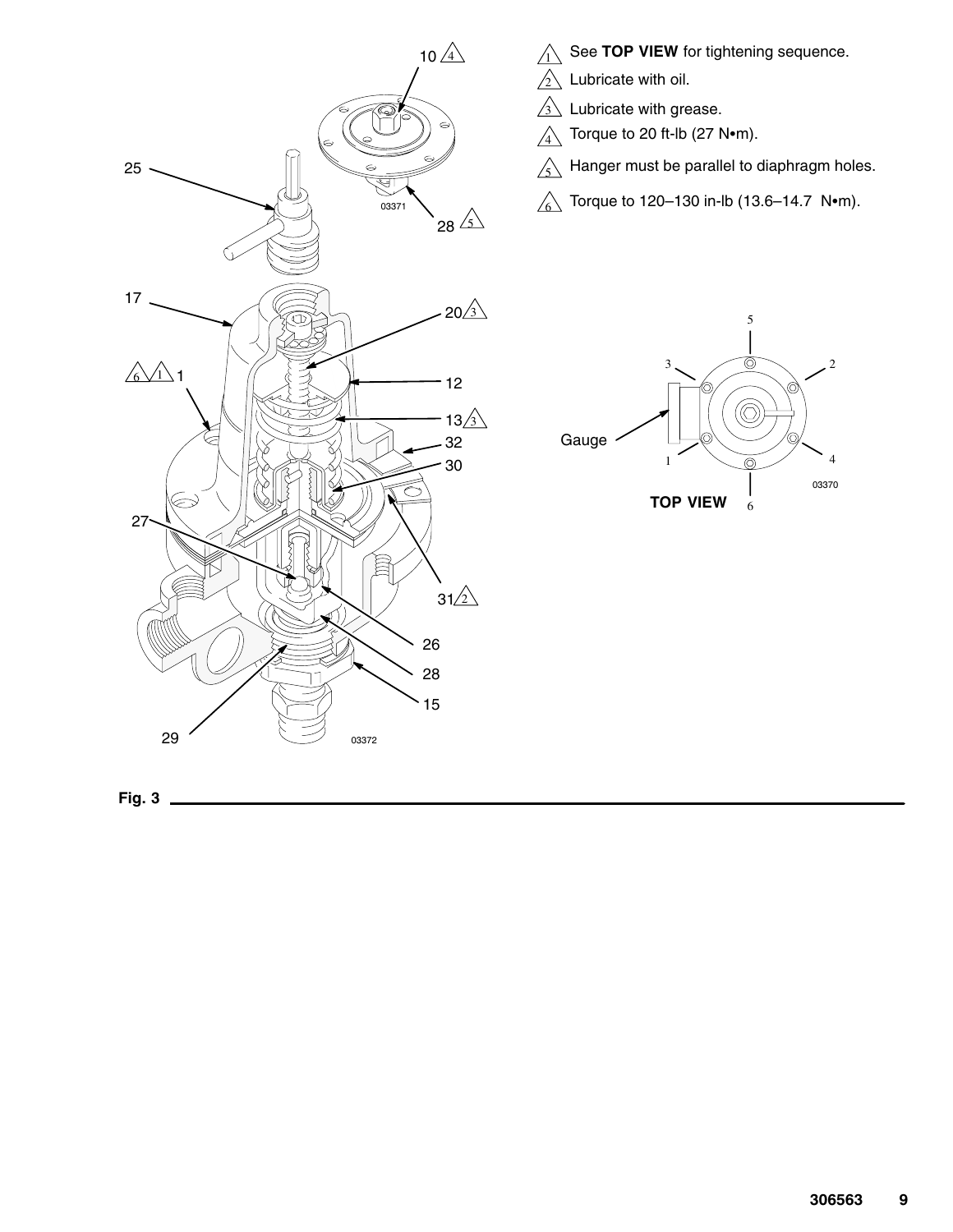## **Parts**

- $\overline{11}$  See torque sequence in Fig. 3.
- $\sqrt{2}$  Lubricate with grease.
- $3\overline{\smash{\setminus}}$  PTFE side down.
- $4\sqrt{4}$  Apply sealant to threads.
- $\stackrel{\leftarrow}{\leq}$  Torque to 70–80 in-lb (8–9 N•m).
- $6\text{ }$  Lubricate with oil.
- $\hat{\gamma}$  Torque to 30–35 ft-lb (41–47 N $\bullet$ m)
- *\* Recommended "tool box" spare parts. Keep on hand to reduce down time.*
- ‡ *These parts are included in Repair Kit 222657, which may be purchased separately. The kit is for use with Models 204501 and 203831 only.*

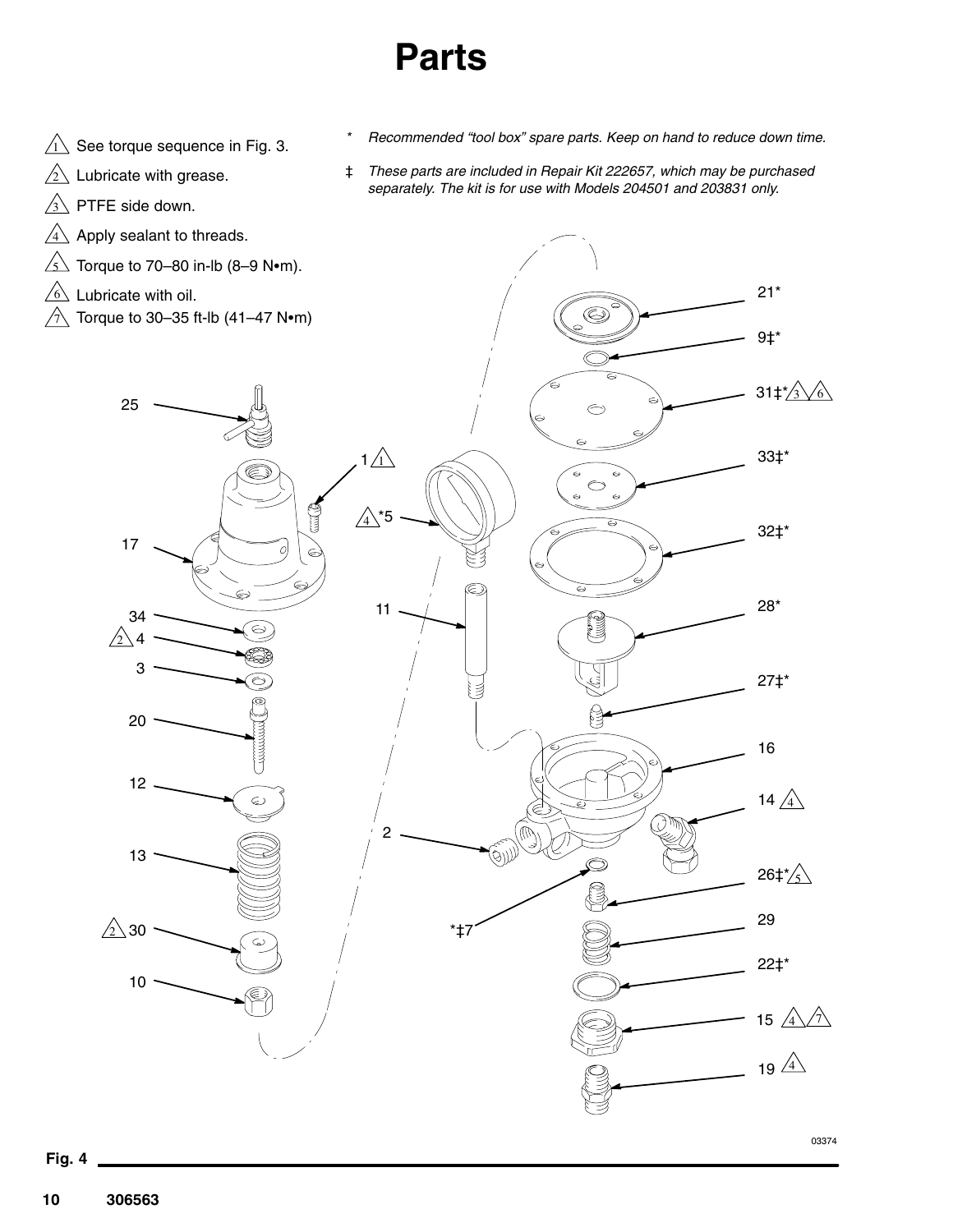## **Parts**

| Ref<br>No.     | Part No. | <b>Description</b>                       | Qty. | Ref<br>No. | Part No.                                                | <b>Description</b>                                       | Qty. |
|----------------|----------|------------------------------------------|------|------------|---------------------------------------------------------|----------------------------------------------------------|------|
| 1              | 101682   | SCREW, soc hd cap; 1/4-20 x 5/8          | 6    | 20         | 164863                                                  | SCREW, adjusting                                         |      |
| $\overline{c}$ | 101754   | PLUG, pipe; hex soc; 3/8 npt             |      | $21*$      | 164864                                                  | PLATE, diaphragm                                         |      |
| 3              | 101971   | RACE, thrust; adjusting nut              |      | $22*$      | 171198‡                                                 | GASKET, acetal                                           |      |
| 4              | 101972   | BEARING, needle thrust                   |      | 25         | 204522                                                  | KEY, regulating (removable)                              |      |
| $5^*$          | 187875   | GAUGE, fluid pressure; 0-30 psi          |      | $26*$      | 204523‡                                                 | SEAT, valve (Models 203831 &                             |      |
|                |          | (0-2 bar) (Model 204500 only)            | 1    |            |                                                         | 204501 only)                                             | 1    |
|                | 101180   | GAUGE, fluid pressure; 0-200 psi         |      |            | 206523                                                  | SEAT, valve (Model 204500 only)                          | 1    |
|                |          | (0-13 bar) (Model 204501 only)           | 1    |            | 212030                                                  | SEAT, valve (Model 205425 only)                          | 1    |
|                | 101176   | GAUGE, fluid pressure; 0-60 psi          |      | $27*$      | 206920                                                  | STEM, valve (Model 204500 only)                          | 1.   |
|                |          | (0-4 bar) (Models 205425 &               |      |            | 204524‡                                                 | STEM, valve (Models 204501 &                             |      |
|                |          | 203831 only)                             |      |            |                                                         | 203831 only)                                             | 1    |
| $7^*$          | 150670‡  | GASKET, copper                           |      |            | 205183                                                  | STEM, valve (Model 205425 only)                          |      |
| $9^*$          | 157277‡  | SEAL, o-ring; thiokol                    |      | $28*$      | 206921                                                  | HANGER, diaphragm                                        | 1    |
| 10             | 160741   | NUT, lock; diaphragm                     |      | 29         | 153996                                                  | SPRING, helical compression (Model                       |      |
| 11             | 160745   | TUBE, gauge mounting                     |      |            |                                                         | 204500 only)                                             |      |
| 12             | 161349   | NUT, spring adjusting                    |      | 30         | 166618                                                  | CAP, spring (Model 204500 only)                          |      |
| 13             | 161351   | SPRING, flat compression (Models         |      | $31*$      | 172193‡                                                 | <b>DIAPHRAGM</b>                                         |      |
|                |          | 203831 & 205425 only)                    | 1    | $32^*$     | 171912‡                                                 | GASKET; cellulose fiber                                  |      |
|                | 166617   | SPRING, helical compression (Model       |      | $33*$      | 171913‡                                                 | GASKET; cellulose fiber                                  |      |
|                |          | 204500 only)                             | 1    | 34         | 171193                                                  | WASHER, plain                                            |      |
|                | 160034   | SPRING, helical compression (Model       |      | $\star$    |                                                         | Recommended "tool box" spare parts. Keep on hand to      |      |
|                |          | 204501 only)                             |      |            | reduce down time.                                       |                                                          |      |
| 14             | 161889   | UNION 45 $^{\circ}$ swivel; 3/8 npt(m) x |      |            |                                                         |                                                          |      |
|                |          | $3/8$ npsm $(f)$                         |      | ŧ          |                                                         | These parts are included in Repair Kit 222657, which may |      |
| 15             | 161357   | <b>BUSHING, fluid outlet</b>             |      |            | be purchased separately. The kit is for use with Models |                                                          |      |
| 16             | 161358   | BODY, regulator                          |      |            | 204501 and 203831 only.                                 |                                                          |      |
| 17             | 171194   | CAP, regulator                           |      |            |                                                         |                                                          |      |
| 19             | 162485   | ADAPTER; 3/8 npt x 3/8 npsm              |      |            |                                                         |                                                          |      |



### **Dimensions**